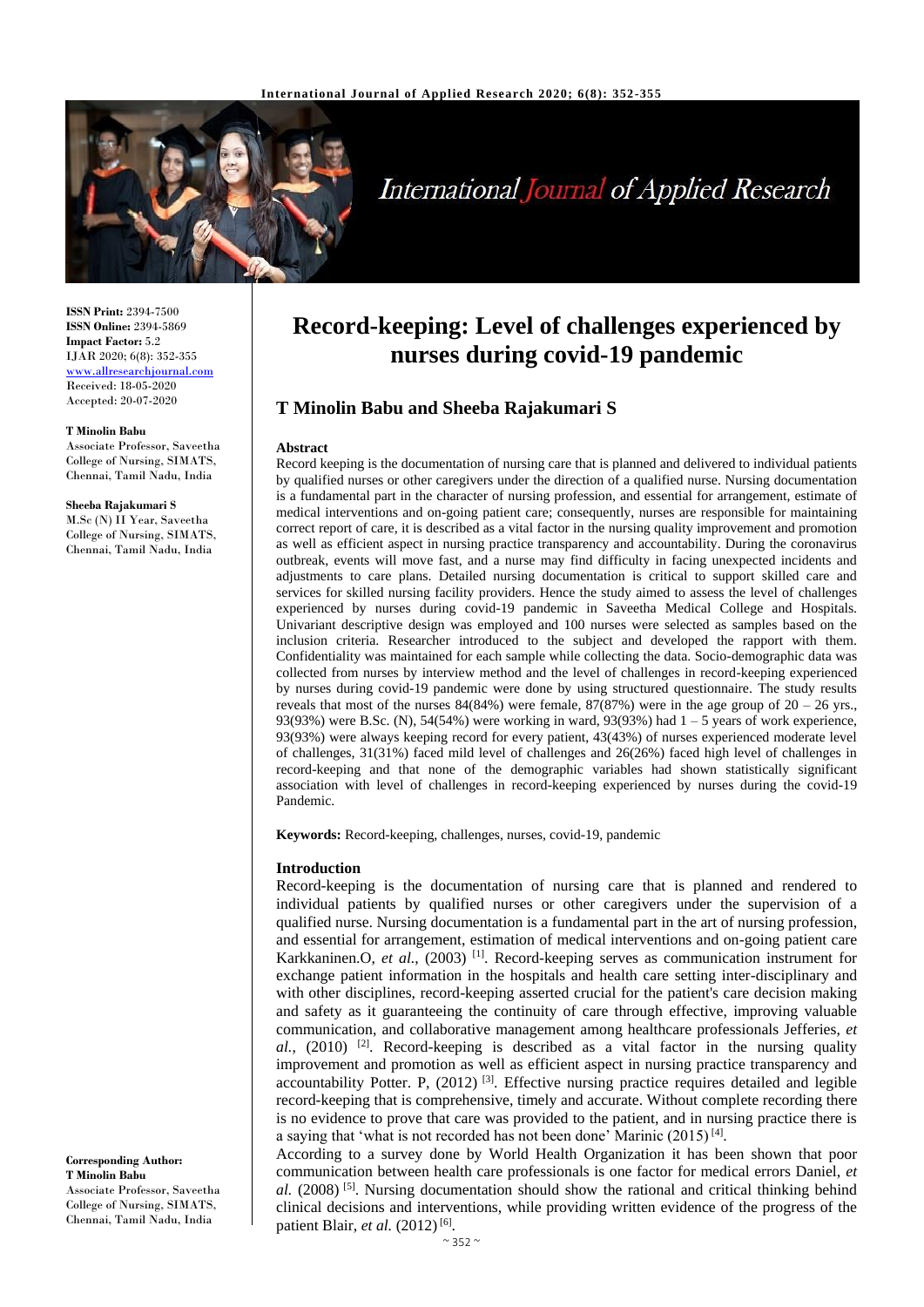Nurses should also bear in mind, when compiling records that their colleagues rely on the information they record when taking over a patient's care this can resolve any uncertainty over how much to write in patients' notes. The challenges for documentation reported so far, include shortage of staff, inadequate knowledge concerning the importance of documentation, patient load, lack of inservice training and lack of support from nursing leadership Tasew, *et al.* (2019)<sup>[7]</sup>. Documentation should be written with the involvement of the patient or client wherever practicable and completed as soon as possible after an event has occurred. It should provide clear evidence of the care planned, the decisions made, and the care delivered and the information shared Castledine, G. (2006)<sup>[8]</sup>.

The Code of Professional Conduct (NMC, 2002) advises that good record-keeping is an essential tool of communication between nurse which states that nurses 'must ensure that the health care record for the patient or client is an accurate account of treatment, care planning and delivery Johnson  $(2014)$  <sup>[9]</sup>. covid-19 disease spreads primarily from person to person through small droplets from the nose or mouth, which are expelled when a person with covid-19 coughs, sneezes, or speaks. covid-19 is a public health emergency of international concern. During the coronavirus outbreak, events will move fast, and a nurse may find difficulty in facing unexpected incidents and adjustments to care plans. Detailed nursing documentation is critical to support skilled care and services for skill full nursing facility providers Vuorinen, et al., (2020) <sup>[10]</sup>. Record-keeping is a practical and indispensable aid to doctor, nurse and paramedical personnel in giving the best possible care to their patients. Recorded facts have value and scientific accuracy for more than mere impression of memory and there are guidelines for better administration of health services and quality of nursing care rendered Weed, L. L.  $(2014)^{[11]}$ .

### **Methods and Materials**

The research approach adopted in the study was quantitative approach by using Univariant descriptive research design. A study was conducted after obtaining the permission from the Principal, Saveetha College of Nursing, the study was conducted. A total of 100 nurses who are working at Saveetha Medical College and Hospitals were selected as samples based on the inclusion criteria. Researcher introduced to the subject and developed the rapport with them. Confidentiality was maintained for each sample while collecting the data. Socio-demographic data was collected from nurses by interview method and the level of challenges in record-keeping experienced by nurses during covid-19 pandemic were done by using structured questionnaire. Data were analyzed by using descriptive and inferential statistics.

participants. Out of 100 nurses most of the nurses 84(84%) were female,  $87(87%)$  were in the age group of  $20 - 26$ years, 93(93%) were B.Sc. (N), 54(54%) were working in ward,  $93(93%)$  had  $1 - 5$  years of work experience and 93(93%) were always keeping record for every patient.

The table 2 shows that the 43(43%) of nurses experienced moderate level of challenges, 31(31%) faced mild level of challenges and 26(26%) faced high level of challenges in record-keeping during covid-19 pandemic (Figure: 1).

The table 3 states that none of the demographic variables had shown statistically significant association with level of challenges in record-keeping experienced by nurses during the covid-19 Pandemic.

This study was supported by Mahony *et al.* (2014) a study on record keeping: challenges faced by nurses of different age group, varying area of work and work experiences. His study results states that excessive time is needed for recording which leaves reduced time for patient care. Thus, all nurses, in any clinical position and at any levels of service are obliged to be offers ample knowledge and skills in the procedural essentials of documentation  $[12]$ . Another study states that despite numerous efforts by nurse managers to improve record-keeping, inadequate recording remains a global challenge in hospitals which is frequently reported in research findings of many nurse researchers Okaisu *et al.* (2014) [13]. Another study conducted by Mutshatshi *et al.* (2018) revealed that nurses do not record their actions to a great extent and they only record observations when there are abnormalities and such incomplete recording may lead people to think that they did not fulfil their duties  $[14]$ .

A study conducted by Khani *et al.* (2016) revealed that fatigue, large number of patients, high volume of nursing actions, lack of continuous monitoring and evaluation, lack of reward system to staff by nursing management were important factors affecting nursing records in hospitals [15]. Kim (2011) also identified that work experience of nurses and nature of nursing shifts are other factors that influence timeous record-keeping in public hospitals. The nursing audit of patient records for quality assurance purposes, peer review team meetings, mortality reviews and hospital management meetings continuously led to complaints about the trend of poor record-keeping, despite all efforts to improve record-keeping challenges  $[16]$ . Despite it was proved that the nature of quality nursing documentation confronted by much uncertainty and lack of knowledge, it was apparent that nursing care documentation is<br>implemented with varying standards and models implemented with varying standards and models Gunningberg. L, (2004)<sup>[17]</sup>. Afolayan *et al.* (2013) in their study reveal that unavailability of materials for documentation is a challenge that affects record-keeping in hospitals. Nurses need charts for effective practice of nursing care at a hospital, and these charts are unavailable and hence record-keeping is affected [18].

### **Results and Discussion**

Table 1 reveals the demographic variables of the

**Table 1:** Frequency and percentage distribution of demographic variables of nurses during covid-19 pandemic. N = 100

| <b>Demographic Variables</b> | No. | $\frac{0}{0}$ |
|------------------------------|-----|---------------|
| Gender                       |     |               |
| Male                         |     | 16.0          |
| Female                       | 84  | 84.0          |
| Age in years                 |     |               |
| $20 - 26$ years              |     |               |
| $27 - 32$ years              |     |               |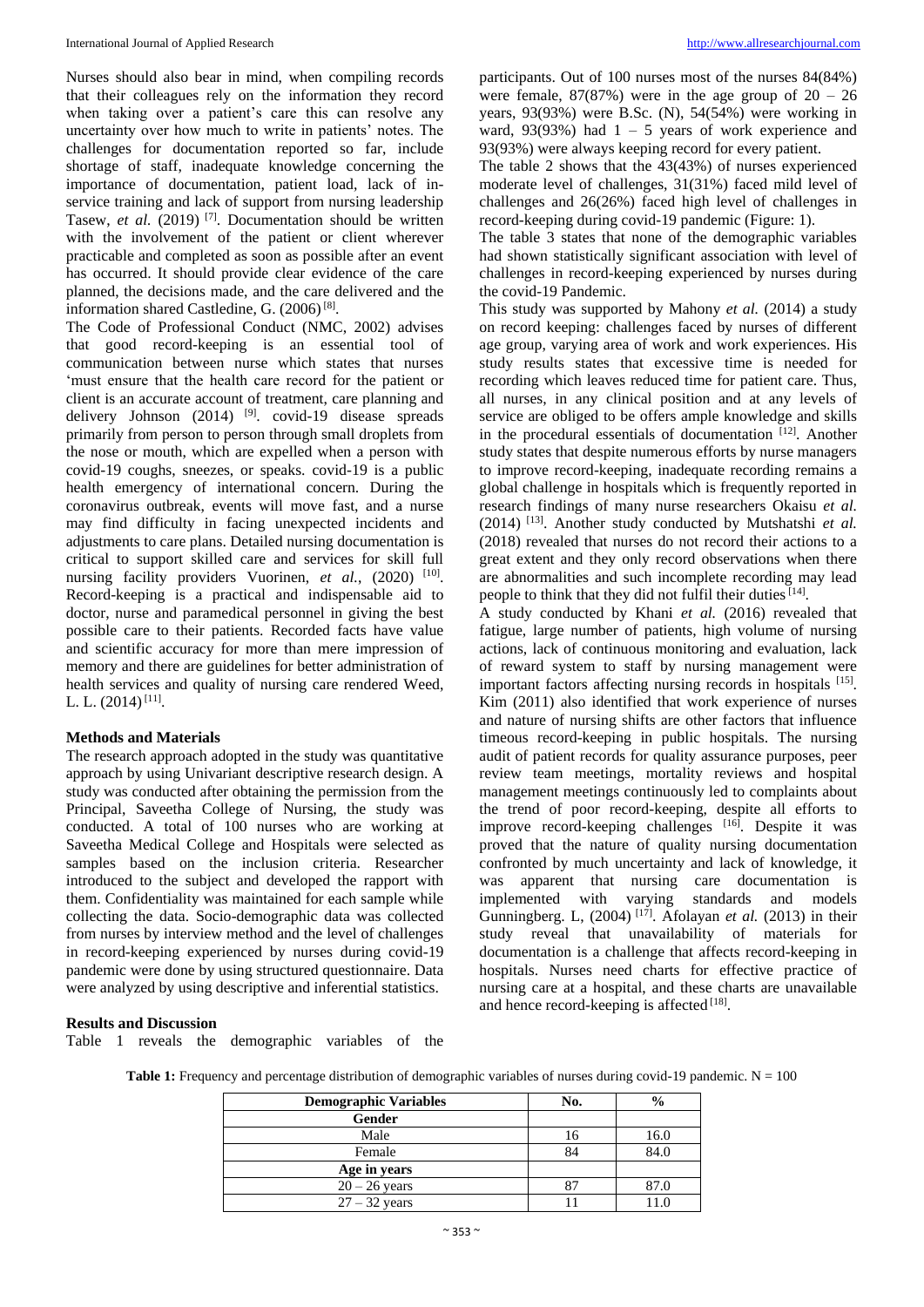| $33 - 39$ years                  | 1                        | 1.0  |
|----------------------------------|--------------------------|------|
| $40 - 45$ years                  | 1                        | 1.0  |
| <b>Educational qualification</b> |                          |      |
| G.N.M.                           | $\overline{2}$           | 2.0  |
| B.Sc. (N)                        | 93                       | 93.0 |
| P.B.B.Sc.(N)                     | 4                        | 4.0  |
| M.Sc.(N)                         | 1                        | 1.0  |
| <b>Location of work</b>          |                          |      |
| Ward                             | 54                       | 54.0 |
| Intensive care unit              | 36                       | 36.0 |
| Outpatient department            | 10                       | 10.0 |
| Others                           | $\overline{\phantom{0}}$ |      |
| Work experience                  |                          |      |
| $1 - 5$ years                    | 93                       | 93.0 |
| $6 - 10$ years                   | 3                        | 3.0  |
| $11 - 15$ years                  | 3                        | 3.0  |
| More than 15 years               | 1                        | 1.0  |
| Record keeping for every patient |                          |      |
| Always                           | 93                       | 93.0 |
| Sometimes                        | 3                        | 3.0  |
| Rarely                           | 3                        | 3.0  |
| Never                            | 1                        | 1.0  |

**Table 2:** Frequency and percentage distribution of level of challenges in record-keeping experienced by nurses during covid-19 pandemic.  $N = 100$ 

| <b>Challenges in Record-Keeping</b> | <b>Frequency</b> (F) | Percentage $(\% )$ |
|-------------------------------------|----------------------|--------------------|
| Mild                                |                      |                    |
| Moderate                            |                      |                    |
| ligh                                |                      |                    |



**Fig 1:** Percentage distribution of level of challenges in record-keeping experienced by nurses during covid-19 pandemic

| Table 3: Association of level of challenges in record-keeping experienced by nurses during covid-19 pandemic with their selected |  |
|----------------------------------------------------------------------------------------------------------------------------------|--|
| demographic variables. $N = 100$                                                                                                 |  |

| <b>Demographic Variables</b>     | Mild     |               | Moderate |          | <b>High</b> |                |                                        |
|----------------------------------|----------|---------------|----------|----------|-------------|----------------|----------------------------------------|
|                                  | No.      | $\frac{0}{0}$ | No.      | $\%$     | No.         | $\frac{0}{0}$  | <b>Chi-Square Value</b>                |
| Gender                           |          |               |          |          |             |                | $c^2=0.446$ d.f=2                      |
| Male                             | 4        | 4.0           | 8        | 8.0      | 4           | 4.0            |                                        |
| Female                           | 27       | 27.0          | 35       | 35.0     | 22          | 22.0           | $p = 0.800 N.S$                        |
| Age in years                     |          |               |          |          |             |                |                                        |
| $20 - 26$ years                  | 28       | 28.0          | 37       | 37.0     | 22          | 22.0           | $c^2=6.064$ d.f=6<br>$p = 0.416$ N.S   |
| $27 - 32$ years                  | 2        | 2.0           | 6        | 6.0      | 3           | 3.0            |                                        |
| $33 - 39$ years                  |          | 1.0           | $\Omega$ | $\Omega$ | $\Omega$    | $\Omega$       |                                        |
| $40 - 45$ years                  | $\Omega$ | $\Omega$      | $\Omega$ | $\Omega$ |             | 1.0            |                                        |
| <b>Educational qualification</b> |          |               |          |          |             |                |                                        |
| G.N.M.                           |          | 1.0           | $\Omega$ | $\Omega$ |             | 1.0            | $c^2 = 4.954$ d.f=6<br>$p = 0.550 N.S$ |
| B.Sc. (N)                        | 29       | 29.0          | 39       | 39.0     | 25          | 25.0           |                                        |
| P.B.B.Sc.(N)                     |          | 1.0           | 3        | 3.0      | $\Omega$    | $\Omega$       |                                        |
| M.Sc.(N)                         | $\Omega$ | $\Omega$      |          | 1.0      | 0           | $\overline{0}$ |                                        |